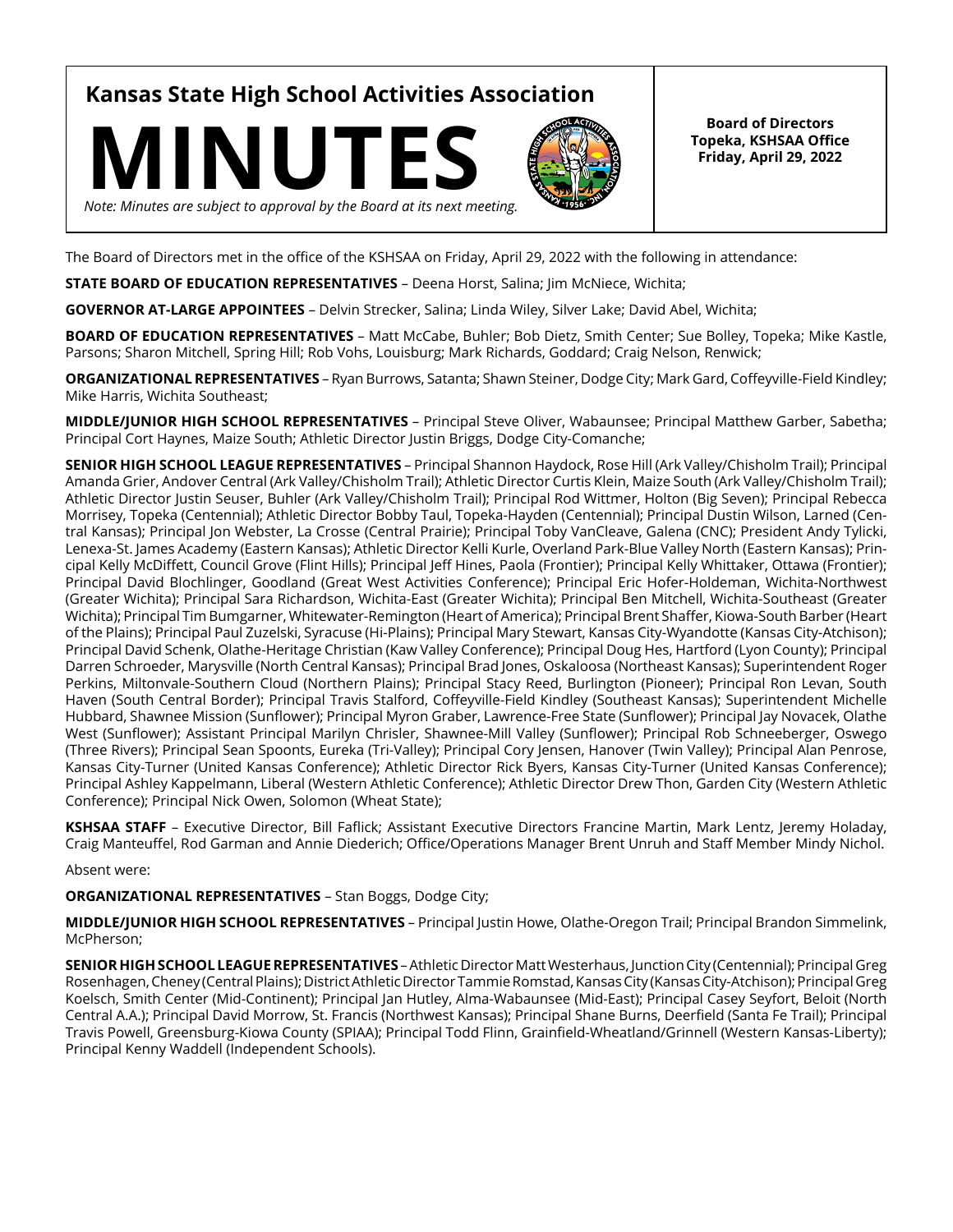# **BOARD OF DIRECTORS MEETING FORMAT**

The Board of Directors assembled at the office of the KSHSAA in Topeka, Kansas at 3 p.m. Friday evening for hearings, discussion, and final action on agenda items and Executive Board elections.

President Roger Perkins informed members should they wish to add an item to the agenda it could be done provided threefourths of those present agreed. (48 votes would be required of 64 in attendance).

Following public hearings, discussion and final actions on all agenda items, the Board adjourned at 5:26 p.m.

## **PUBLIC FORUM**

The following individuals provided written comments to the Board of Directors:

- 1. Jamie Finkeldei, President, Kansas Association of Independent and Religious Schools
- 2. Chris Bloomer, Principal, Wichita-Kapaun Mt. Carmel Catholic School
- 3. Janet Eaton, Superintendent, Wichita Catholic Diocese Schools
- 4. Chris Strathman, McPherson HS, Girls Basketball Coach
- 5. Tish Nielson, President, Wichita-Bishop Carroll HS
- 6. Jeff Andrews, Superintendent, Salina Catholic Diocese Schools
- 7. Jenny Diederich, Louisburg

### **EXECUTIVE DIRECTOR'S REPORT**

Bill Faflick, Executive Director, called roll, presented remarks relative to the state of the Association and updated the members of the Board of Directors on business and policy matters of the Association.

## **PREVIOUS MINUTES APPROVED**

Motion by Kastle, second by Haydock, to approve the Minutes of the meeting conducted September 15, 2021. The vote was 63 in favor, 1 opposed. Motion passed.

All agenda items approved become effective immediately upon publication of these minutes unless otherwise specified. Abstentions from voting by Board of Director members count as an opposed vote.

*NOTE: Words or phrases which appear underlined in the following sections indicate the changes which were made.* 

## **CLASSIFICATION AMENDMENT TIMELINE MODIFIED**

A motion was made by Hines, seconded by Whittaker, to modify **Rule 5 Classification of Senior High Schools, Section 2**, by adding an additional **Article 5:**

*NOTE: State of Kansas Identifying Statutes would need to be approved by both the State Board of Education and the State Legislature prior to implementation of any changes to classification. Without these approvals, amendments to Rule 5 would not be permissible.* 

### **State Of Kansas Identifying Statutes**

- **K.S.A. 2014 SUPP. 72-7114.** High school activities association; board of directors, executive board, appeal board; articles and bylaws; reports; classification system; executive director and personnel; application of open meetings law and open records law.
	- (a) Any association with a majority of the high schools of the state as members and the purpose of which association is the statewide regulation, supervision, promotion and development of any of the activities defined in K.S.A. 72-7117, and amendments thereto, and in which any public high school of this state may participate directly or indirectly shall:
		- (1) On or before September 1 of each year make a full report of its operation for the preceding calendar year to the state board of education. The report shall contain a complete and detailed financial statement under the certificate of a certified public accountant.
		- (2) File with the state board a copy of all reports and publications issued from time to time by such association.
		- (3) Be governed by a board of directors which shall exercise the legislative authority of the association and shall establish policy for the association.
		- (4) Submit to the state board of education, for its approval or disapproval prior to adoption, any amendments, additions, alterations or modifications of its articles of incorporation or bylaws. If any articles of incorporation, bylaws or any amendment, addition or alteration thereto is disapproved by the state board of education, the same shall not be adopted.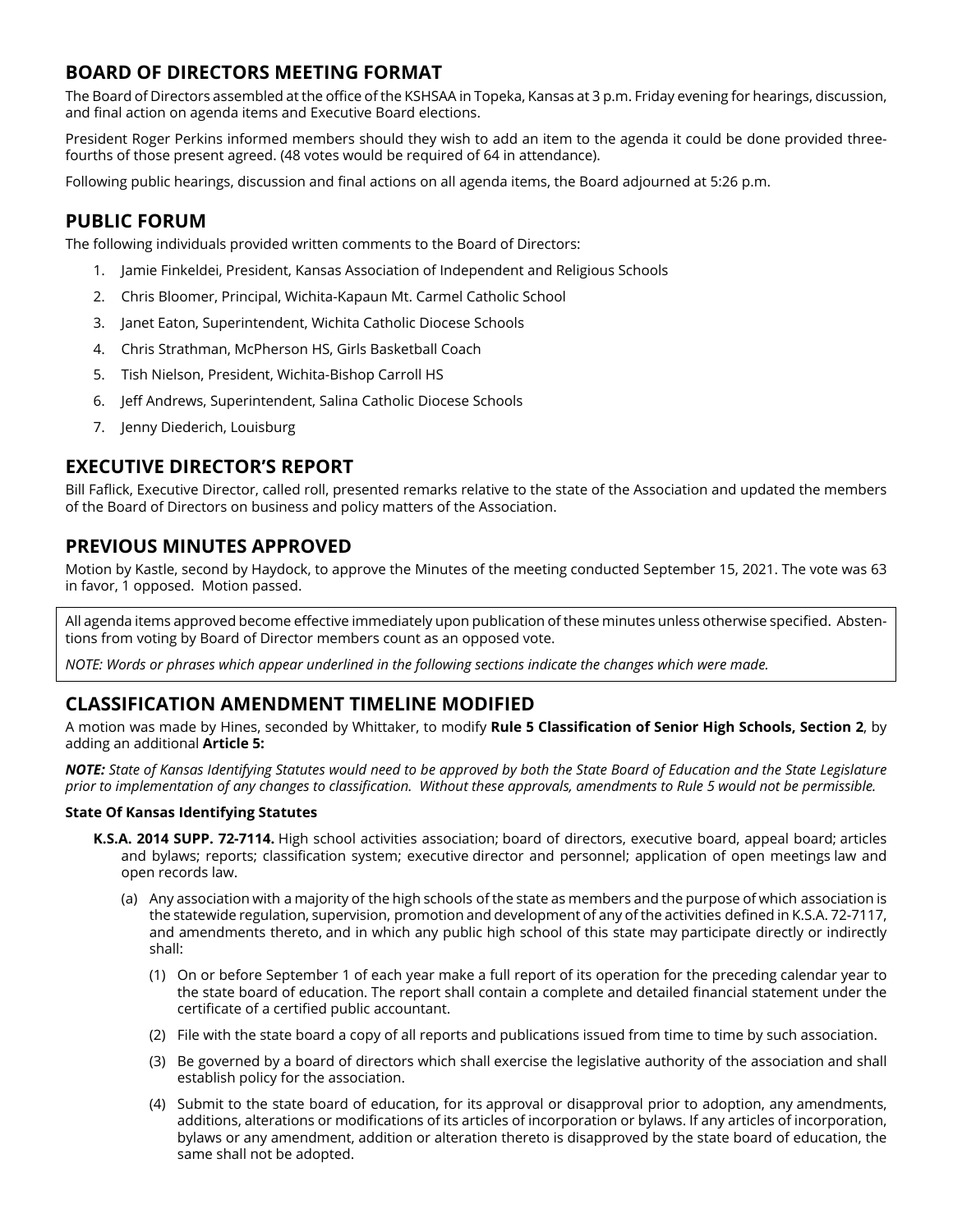- (5) Establish a system for the classification of member high schools according to student attendance and other means.
- (6) Be subject to the provisions of the Kansas open meetings law.
- (7) Be subject to the provisions of the open records law.

### **Rule 5 - Classification of Senior High Schools**

#### **Section 2: Senior High Regulations**

**Art. 5:** Private schools will be subject to an enrollment multiplier factor when determining classification numbers. Factors for determining the multiplier include school location, socio-economic status, and championship factor. To calculate the multiplier number, the following criteria will be applied:

Any private school that has won five or more state team championships in the most recent five school years will have a multiplier applied to their classification enrollment count. These select private schools will begin with a 1.0 multiplier. The following factors will be added to the multiplier for each select private school.

#### 1. **Championship Factor** - cumulative state championships over the previous 5-year period (not activity specific, team activities only).

10+ championships: + 0.30

5-9 championships: + 0.15

**NOTE:** If a private school has won less than 5 championships in the previous five-year period, the multiplier remains 1.0.

2. **Geographic Population Factor** – public school attendance area in which the private school is located.

Within a 5A/6A community: + 0.30

Within a 3A/4A community: + 0.15

Within a 1A/2A community: + 0

### **NOTE:**If a private school does not meet the Championship Factor, the Geographic Population Factor would not take effect.

### 3. **Socio-Economic Population Factor**

0-20% Free/Reduced students reported: + 0.15

>20% Free/Reduced students reported: + 0

**NOTE:** If a private school does not meet the Championship Factor, the Socio-Economic lunch Population Factor would not take effect.

**NOTE:** The multiplier impacts classification for all school activities and will be applied to both general and football classification numbers. Schools cannot move up more than one classification based upon the multiplier. The multiplier enrollment count will not force a school to move from 8-person to 11-person football or from 6-person to 8-person football. Geographic location is determined by the physical address of the private school. If Free/Reduced data is not collected and/or reported, it is assumed to be zero. There is no process for appeal to change a classification that has already been changed by the multiplier.

The proposal was approved by a vote of 43 in favor, 21 opposed. Note, as classification issues are subject to *Bylaw XII Classification of Senior High Schools*, this item will be forwarded to the member high schools for approval. More than 50% of all classifications and more than 50% of the total number of member schools must approve the recommendation before it is passed to the state.

## **TRANSFER RULE 18 MODIFIED**

A motion was made by Bumgarner, seconded by Kastle, to modify **Rule 18 Transfer, Section 1, Article 10** as follows:

**Art. 10:** TRANSFERRING BACK TO HOME SCHOOL—If a student has lived and attended school away from home, he or she shall be eligible for interschool activities upon returning home and attending the home school (the school the student previously attended, if there has been no change in family residence), provided the student meets all other general eligibility requirements (Process Form T-E). This is not applicable for students who return to their member school after attending a school/academy which provides a specific athletic/activity focus.

**NOTE:** Questionable cases must be submitted to the Executive Board.

The proposal was approved by a vote of 60 in favor, 4 opposed.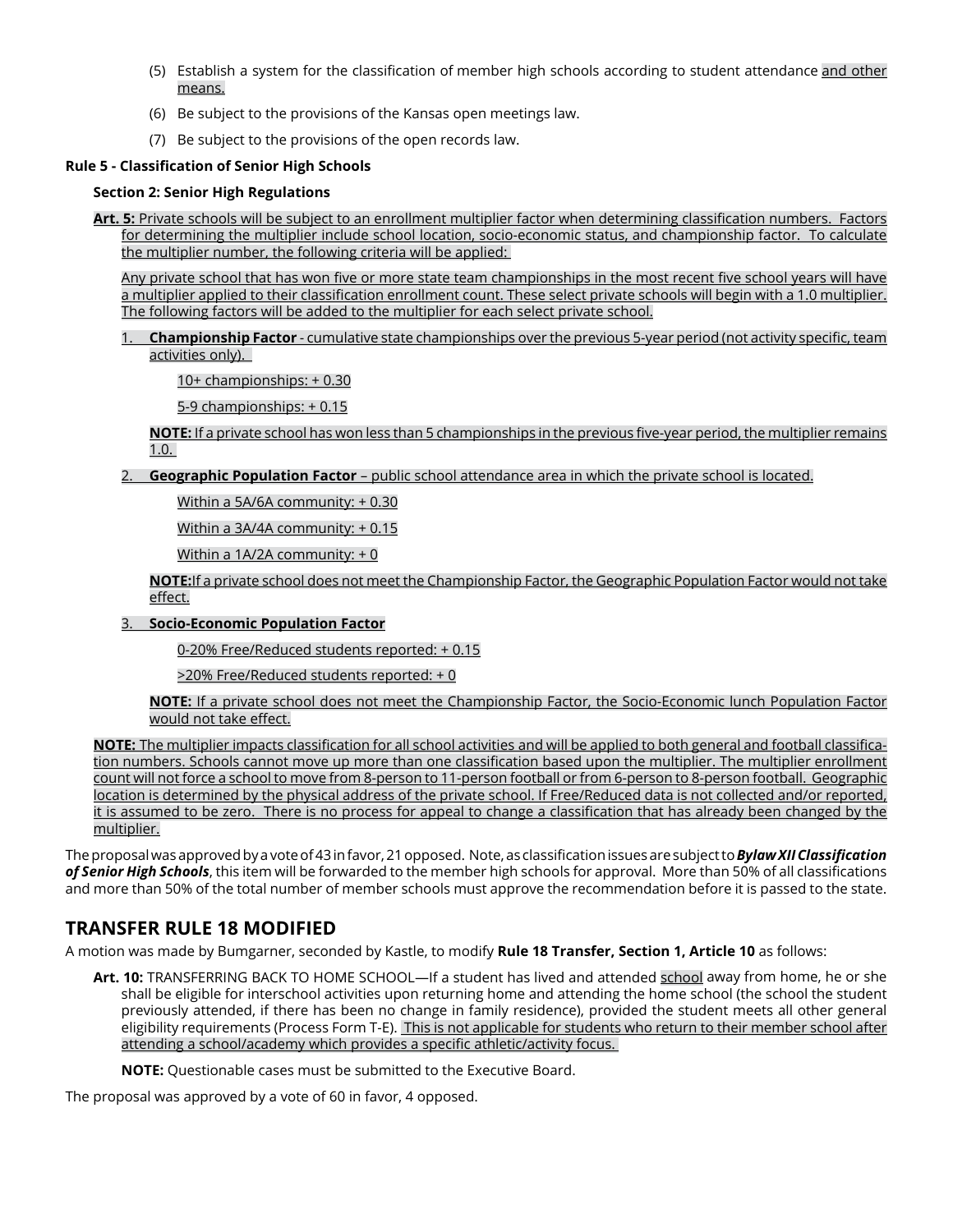## **FOOTBALL AND CROSS COUNTRY PRACTICE REQUIREMENTS ADJUSTED**

A motion was made by Thon, seconded by Graber, to modify **Rule 34 Cross Country, Section 1, Article 1** and **Rule 35 Football**  as follows:

### **Rule 34 - Cross Country (Girls & Boys)**

### **Section 1: General Regulations (apply to grades 7-12)**

**Art. 1:** No member school shall participate in a meet until it has had (14) days of training.

a. Each athlete shall participate in twelve  $(12)$  days  $9$  days of practice with the team prior to participating in a meet. (See Rule 30-1-8a-e, Seasons of Activities) Credit shall be given for a day's practice whether or not it is on a school day.

#### **Rule 35 - Football (Boys)**

#### **Section 1: General Regulations (apply to grades 7-12)**

- **Art. 1:** No middle/junior or senior high school shall be represented in a game with any outside teams or group until it has had (JH/MS – 13, HS – 14) days of practice prior to (and not including) the first scheduled day of competition. Competition shall not begin prior to Wednesday of Standardized Calendar Week #9. (See Rule 30-1-8a-e, Seasons of Activities)
	- a. Credit shall be given for a full day's practice whether or not it is on a school day.
	- b. Each individual player shall participate in at least twelve (12) nine days of practice before their first game.

### **Section 2: Senior High Regulations**

**Art. 1:** All practices and games shall be held between the opening and closing of the regular season, unless approved by the Executive Board. No senior high school shall be represented in a game with any outside teams or group until it has had 14 days of practice prior to (and not including) the first scheduled day of competition. No senior high school shall be represented in a scrimmage with any outside teams or group until it has had 10 days of practice prior to (and not including) the scrimmage. Each individual player shall participate in at least nine days of practice (prior to, and not including the scrimmage) before their permitted scrimmage. No senior high school shall participate in more than one scrimmage. (See Rule 30-1-8a-e, Seasons of Activities)

#### **Section 3: Middle/Junior High School Regulations**

**Art. 2:** No middle/junior high school shall be represented in a game with any outside teams or group until it has had 13 days of practice prior to (and not including) the first scheduled day of competition. No middle/junior high school shall be represented in a scrimmage with any outside teams. (See Rule 30-1-8a-e, Seasons of Activities)

The proposal was approved by a vote of 52 in favor, 12 opposed.

### **JAZZ BAND ACTIVITIES MAY NOW BE RANKED**

A motion was made by Gard, seconded by Horst, to modify **Rule 46 Music, Section 1, Article 2(a)** as follows:

- **Art. 2:** Kansas music activities hosted by member schools or approved by the Executive Board may be rated and receive oral and/or written critiques but shall not be ranked or receive cash or merchandise awards.
	- a. Kansas marching band, jazz band, and show choir activities hosted by member schools or approved by the Executive Board may be ranked, rated and receive oral and/or written critiques as long as the event falls within the guidelines of the KSHSAA mileage limitations. Out-of-state music activities approved by the Executive Board and the out-ofstate high school association may be ranked, rated and receive oral and/or written critiques as long as the activity falls within the guidelines of the KSHSAA mileage limitations. *(See Bylaws, Article XIV - Approval of Events.)*

The proposal was approved by a vote of 64 in favor, none opposed.

## **EXECUTIVE BOARD ELECTIONS**

Executive Board elections were held. Newly elected (designated by an \*) and carryover current members are listed below:

**STATE BOARD OF EDUCATION** – Deena Horst, Salina (two-year term)

**BOARD OF EDUCATION** – Mike Kastle, Parsons, USD 503 (carry-over member)

**\*MIDDLE/JUNIOR HIGH SCHOOL** – Athletic Director Justin Briggs, Dodge City-Comanche (two-year term)

**CLASS 6A** – Athletic Director Drew Thon, Garden City (two-year term)

- **CLASS 5A** District Athletic Director Tammie Romstad, Kansas City USD 500 (carry-over member)
- **\*CLASS 4A** Athletic Director Justin Seuser, Buhler (two-year term)
- **\*CLASS 3A** Principal Sean Spoonts, Eureka (one-year unexpired term)